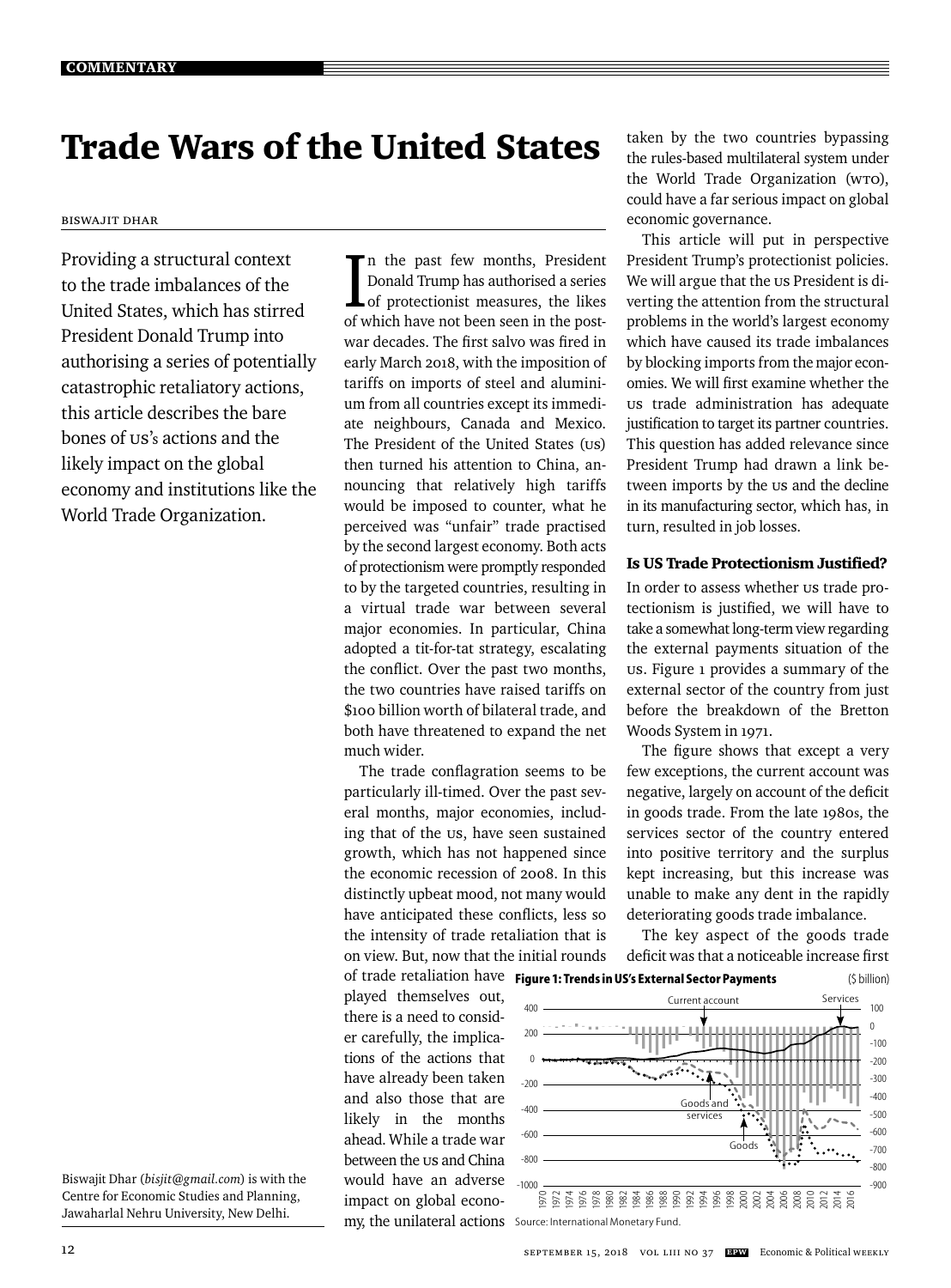**Figure 2: US–China Trade in Goods (1985–2017) Figure 3: US's Trade Deficit with All Trade Partners**







appeared in the 1980s, which kept growing through the decade. After a small improvement in the initial years of the 1990s, deficit deteriorated after the mid-1990s, and at a rapid rate since the early years of the new millennium, which also coincides with China's joining the WTO. This is where the us administration finds a justification for blaming China, namely that China took advantage of the "permanent normal trade relations" (PNTR) to increase its penetration into the us market.<sup>1</sup>

Figure 2 provides the trends in the trade account of the us and China using the data provided by the United States Census Bureau (USCB) of the US Department of Commerce.

The figure shows that trade deficit with China has been a constant for the US for more than three decades. In 1985, the first year for which data on the US–China are available from the USCB, there was a marginal deficit faced by the former, which grew to more than \$10 billion by 1990. By the beginning of the next decade, the deficit had grown to over \$100 billion, and within the next couple of years, it had crossed the \$200 billion mark. In 2012, the US's trade deficit vis-à-vis China was \$315 billion and in 2017, it was nearly \$376 billion. One significant fact that needs to be mentioned is that between 2001 and 2017, the period of China's WTO membership, its exports to the US grew from \$125 billion to \$505 billion, while imports from its largest trade partner increased from \$19 billion to nearly \$130 billion.

To what extent was the China factor responsible for the US's mounting trade deficit? Figure 3 tells us that trade with China, though important, explains less than half of its trade deficit. In 2017, US's trade deficit with China was \$375 billion, but its overall trade deficit stood at \$775 billion. In other words, even if it succeeds in blocking of all imports from China, the US will still be left with a gaping hole in its trade balance. Thus, if the Trump administration has to succeed in its protectionist intents, the only option it has is to follow the path of autarchy. This means that the initial steps of the trade war launched by the President of the US, which targeted imports of steel and aluminium from several other key trade partners, including the European Union (EU), Korea and India, make more logical sense than his subsequent Chinaalone retaliation. The important question that arises here is the following: Can the most vocal promoter of the ideals of globalisation from the early decades of the 20th century afford to turn its back on the project, using which it has dominated the global economy and polity for seven decades?

The point we are making is that the Trump administration needs to understand that the real reason for the unsustainable trade deficit which the us faces is, in fact, self-inflicted. This is the reason why the trade deficit or a surplus of imports over exports, in terms of the national income identity, is equal to the savings– investment gap. The higher the trade deficit, the larger is the savings-investment gap, which is symptomatic of the domestic savings rates. Generations of economists and policymakers in the US and elsewhere have only mildly commented about the problems that the us has created for itself, being a consumptionled economy in which the savings rates have been abysmally low.<sup>2</sup> Its domestic savings rate has never touched 24% in the period since 1950; but in the more recent years, it has gone below 17%.3

The us could persist with its spendthrift ways by borrowing from the global capital markets. As long as the country could successfully borrow, it felt no pressures to change its ways. Only when capital markets are stressed would there be any cause of concern; the us faced this reality during the 2008–09 financial crisis. Capital markets were unable to support the largest economy, leading to an economic collapse, which, in turn, resulted in the domino effect around the world. For once, the US administration tacitly admitted that its economic problems were home-grown; that it was neglecting its domestic economy. The onus was on the Barack Obama administration to bail out the economy and it pump-primed the economy out of the morass.4 It seemed that for once, the us had identified the real problems facing the economy, including the unsustainable trade imbalances, and were willing to invest in a turnaround.<sup>5</sup> This was the first time that the us administration had tacitly admitted that there were serious structural weaknesses in the country's economy that needed to be addressed. Explicitly, however, the administration has blamed the trade partners for disallowing the produce of its farmers, ranchers and workers, by resorting to unfair trade practices.<sup>6</sup>

If President Obama had tried to find a long-term solution to the country's woes, his successor has decided to move in the opposite direction by feeding in to the consumption fetish through tax cuts, which has fuelled import growth yet again. The average annual trade deficit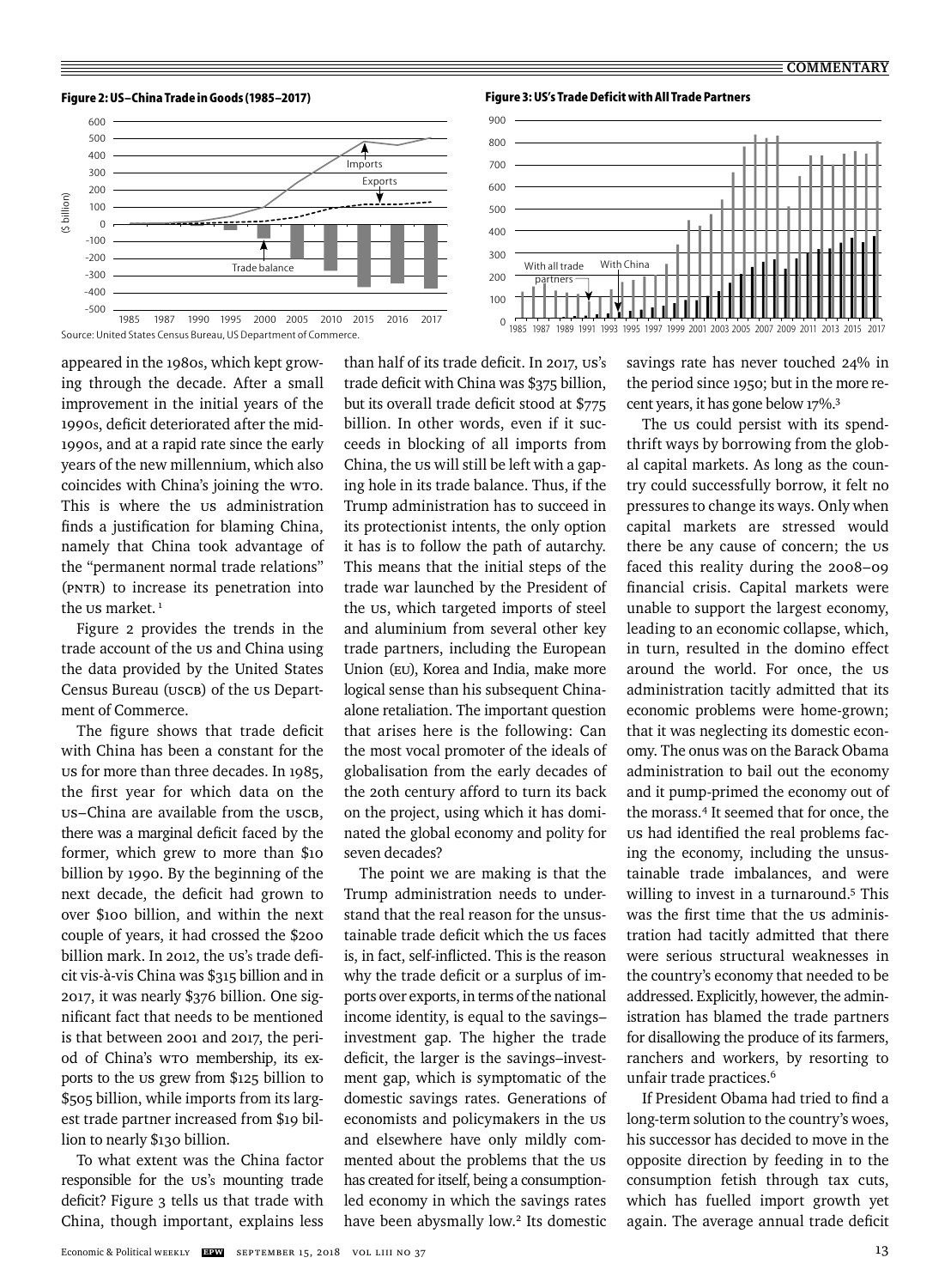## **COMMENTARY**

during the Obama presidency was close to \$710 billion (excluding 2009, which saw severe import squeeze), but in its first year and a half, the Trump presidency has pushed the deficit to beyond \$800 billion. This is where the latter has found the rationale for its trade war. It also gives a powerful message to President Trump's "base," that American jobs that were taken away by imports would come back, if imports are squeezed.

President Trump's tariff war, the first step towards which was taken on 1 March 2018,<sup>7</sup> has had, until now, two dimensions. The first was to raise tariffs on steel and aluminium sectors, which was seen as "an important first step in ensuring the economic viability of [US's] domestic steel industry." This decision targeted countries supplying these products to the US, except its two immediate neighbours, namely Canada and Mexico. Affected as a result were a number of countries, including Brazil, Korea, Argentina, India and the EU.

The second dimension, unveiled on 22 March 2018, was President Trump's directive to the United States Trade Representative (USTR) to take all possible actions against China, including using penal tariffs on its exports, for "harming American intellectual property rights, innovation, or technology development."

## Trump Administration's Tariff War

While initiating unilateral trade protectionism, the US President announced his decision to impose import tariffs of 25% and 10% on steel and aluminium.8 Tariffs were increased by invoking the provisions of Section 232 of the Trade Expansion Act of 1962 that allows protection for domestic industries on the grounds of "national defense" and "national security." An investigation conducted by the Bureau of Industry and Security of the US Department of Commerce made a strong case for import tariffs on steel and aluminium for national security.9 This was based on the understanding that

national security can be interpreted more broadly to include the general security and welfare of certain industries, beyond those necessary to satisfy national defense requirements that are critical to the minimum operations of the economy and government.<sup>10</sup>

This interpretation lends itself easily to bringing substantially more products under the dragnet of high import tariffs. Equally egregious is President Trump's insistence that the tariffs on steel and aluminium have been imposed for an "unlimited period."<sup>11</sup>

This decision has two disquieting dimensions, stemming from President Trump's comment that the tariff hikes are "reciprocal tax" against countries, including developing countries like India, since they use tariffs on products imported from the us.<sup>12</sup> The first is that it blatantly violates the multilateral trade rules of the General Agreement on Tariffs and Trade (GATT) and its successor organisation, the WTO. The tariff cuts under the aegis of the GATT were based on the principle that developed countries would not "expect reciprocity" from the developing countries "in trade negotiations to reduce or remove tariffs and other barriers to the trade."13 This meant that the developing countries could reduce their tariffs by a smaller proportion as compared to the developed countries. This principle of "non-reciprocity" was also accepted as the basis for tariff cuts in the Doha Round negotiations.14

Second, President Trump's authorisation of unilateral increases in tariffs mirrors the Smoot–Hawley Tariffs Act of 1930,15 whose objectives were almost identical to those of the present administration, namely protecting American jobs.16 Many commentators have argued that Smoot–Hawley tariffs had contributed to the deepening of the Great Depression by triggering trade wars in the early 1930s. 17

If imposition of tariffs on steel and aluminium was a damaging step, President Trump made it worse by announcing that he would exempt a subset of the targeted countries from the proposed tariffs until 1 May 2018.18 The reason given was that these countries, namely Argentina, Australia, Brazil, Canada, Mexico, the Republic of Korea and the EU, had "important security relationship with the United States," and that the administration would treat them differently as compared to other exporters like India. It implied that an act of unilateralism was now laced with discriminatory treatment against several countries, which is another violation of the basic tenets of the WTO.

Accordingly, the Trump administration negotiated with Argentina, Australia, Brazil, and the Republic of Korea negotiated import quotas, setting limits on their exports of steel and aluminium to the Us.<sup>19</sup> This was nothing but voluntary export restraints (VERs) that are prohibited by the WTO Agreement on Safeguards.

But, while the us was able to find a "negotiated settlement" with some countries, the disputes with its three largest trade partners, the EU, Canada and Mexico, remained unresolved. These countries, therefore, announced a series of retaliatory measures, the details of which would be discussed in the next section.

The second dimension of the us' trade war was formally launched against China on 22 March 2018, though the process of targeting its largest partner was initiated several months earlier. In 2017, the USTR

initiated an investigation to determine whether China's acts, policies, and practices related to technology transfer, intellectual property, and innovation are unreasonable, unjustifiable, or discriminatory and burden or restrict US commerce.

The investigation was carried out under Section 301 of the US Trade Act of 1974, under which the USTR can be authorised to initiate trade retaliation against any country that conducts any of the following acts: (i) denies the us its rights under any trade agreement; (ii) enacts a legislation, implements a policy, or follows a practice that denies benefits to the US under any trade agreement; and (iii) burdens or restricts the US commerce.20 Upon investigation, the USTR determined that China's interventions resulted in an annual loss of "at least \$50 billion to the us economy."<sup>21</sup> The USTR, therefore, decided to impose additional tariffs of 25% on 1333 products, including aerospace, information and communication technology, and machinery products.<sup>22</sup> The identified products were those that benefited from Chinese industrial policies, including "Made in China 2025."23

After subsequent investigations, the targeted products were reduced to 1,102, valued at \$50 billion at 2018 prices. On 818 of these products, valued at \$34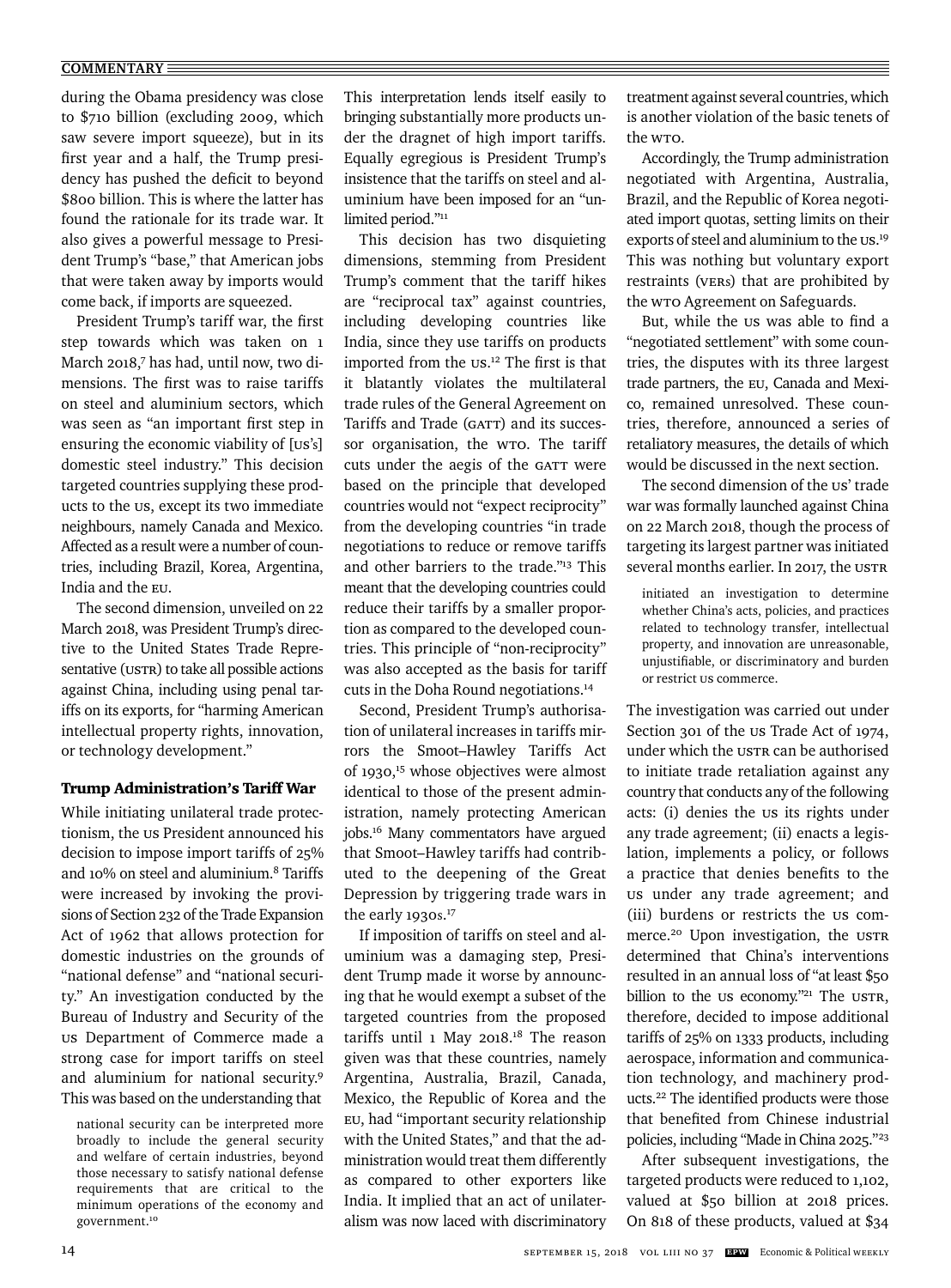billion, additional duties were imposed from 6 July 2018.<sup>24</sup> The remaining products, valued at \$16 billion, were covered by additional import tariffs of 25% on 23 August 2018.<sup>25</sup> A larger conflagration between the two largest trading nations looms large with President Trump authorising the USTR to impose 10% tariffs on China's imports valued at \$200 billion.26

Not to be restrained by Trump administration's trade protectionism, most countries adversely affected by its unilateral actions of trade protectionism have responded by taking "rebalancing measures."27 However, this term seems no better than a euphemism for trade retaliation, taken either directly or by making a notification to the wro. This has raised the grim prospects of a trade war, reminiscent of the early 1930s.<sup>28</sup> Nearly nine decades ago, the trade war had escalated in absence of global trade rules, but today, major economies seem to be walking the same path, this time by disregarding the multilateral trade rules that have evolved over the decades. Pushing the framework of trade rules governed by the WTO to the brink can seriously disrupt global trade, the implications of which can be far-reaching.

# Trade Retaliation by US Trade Partners

The Trump administration's announcement of tariff hikes on steel and aluminium brought strong responses from its major trade partners, in particular, the EU, Canada and Mexico, who threatened to retaliate. The EU announced its "rebalancing measures" targeting 340 American export items valued at \$7.2 billion, roughly corresponding to the amount of its steel and aluminium exports affected by the us tariffs. In the first phase that became effective on 23 June, 182 export items, including agricultural products (Bourbon whiskey, orange juice and corn), industrial (steel and aluminium products) and manufactured goods (clothes, motorcycles and boats) worth \$3.2 billion (in 2017 prices) were subjected to additional tariffs of 25%. A second stage was proposed three years later, when additional tariffs on 10%–50% were proposed to be levied on 158 American products.29 Importantly,

the EU had earlier notified the committee on safeguards of the WTO about its intentions to retaliate against US's actions targeting its steel and aluminium exports.

As regards the two other major partners, Canada and Mexico, the former announced tariffs of up to 25% on the US imports of steel and aluminium as well as orange juice, whiskey and other food products, worth up to 16.6 billion Canadian dollars, which was the value of Canadian steel exports to the us that was being targeted. Mexico announced similar measures on a number of products, mostly dairy, horticulture and meat products, "up to an amount comparable to damage caused by the United States' action."30

The US–China trade dispute has been more intense, simply because the stakes are high. The us and China are already locked in a \$100 billion dispute, which is threatening to escalate.

In early April, the Customs Tariff Commission of China's State Council decided to retaliate against us's action by imposing tariffs on 128 products. These products accounted for \$3 billion of the US exports to China in 2017 and were aimed at offsetting the losses suffered in the aftermath of the us invoking Section 232 of its Trade Act of 1974. On the first set of products, covering fresh fruits, dried fruits and nuts, wines, modified ethanol, American ginseng, and seamless steel pipes, the Chinese authorities proposed to impose import tariffs of 15%. The US's exports of these products to China were \$977 million in 2017. Tariffs of 25% were proposed on a second set of products, including pork and its products, and recycled aluminium. The value of these products imported by China was nearly \$2 billion in 2017.31

China continued its tit-for-tat policy, synchronising its response to the us's imposition of additional tariffs. In June, the Ministry of Commerce, People's Republic of China (MOFCOM) decided to impose additional tariffs of 25% on chemical products, medical equipment and energy imported from the us, having current market value of \$16 billion.32 Again, in early August, MOFCOM announced "China's new countermeasures" to impose additional tariffs on about \$60 billion worth of imports from the us. The Customs Tariff Commission of the State Council unveiled lists of 5,207 US products that would face additional tariffs of 5%–25%.33 The knock on effect of this much larger targeting of China could be significant as some evidence is already suggesting.34

# Undermining the WTO

We have already alluded to the various ways in which Trump administration's protectionism violate us's commitments to the WTO, after committing the "original sin," namely increasing tariffs unilaterally. Disputes can only be adjudicated by WTO's Dispute Settlement Body (DSB). Here we will discuss another important violation of WTO rule book by the US, the unilateral determination that China was infringing intellectual property rights (IPRs) owned by the US companies and imposing additional tariffs on imports, which it did by invoking Sections 301 and 304 of its Trade Act of 1974.35 As mentioned earlier, the us increased tariffs on its imports from China after the USTR authorised an investigation under Section 301 of the Trade Act of 1974 that China had violated its IPRs and was forcing American companies to transfer technologies to Chinese firms. Further, Section 304 was used for the determination of China's violations.

In 1999, the EU challenged the WTOconsistency of these provisions, namely Section 301 and all the related provisions, before the DSB of the organisation. This case was significant as 16 other members had joined as third parties to the dispute. The findings of the Dispute Settlement Panel of the above-mentioned case are relevant for the present discussion, which we shall briefly discuss.<sup>36</sup>

The panel was called upon to rule whether Section 304 of the Trade Act of 1974, giving powers to the USTR to make determinations of whether another country was infringing it under any trade agreement, was inconsistent with the provisions of the Dispute Settlement Understanding (DSU) of the WTO. Article 23(a) of the DSU made it obligatory for every WTO member not to make a judgment as to whether another member had harmed its interests without first taking recourse to the DSB. The panel's contention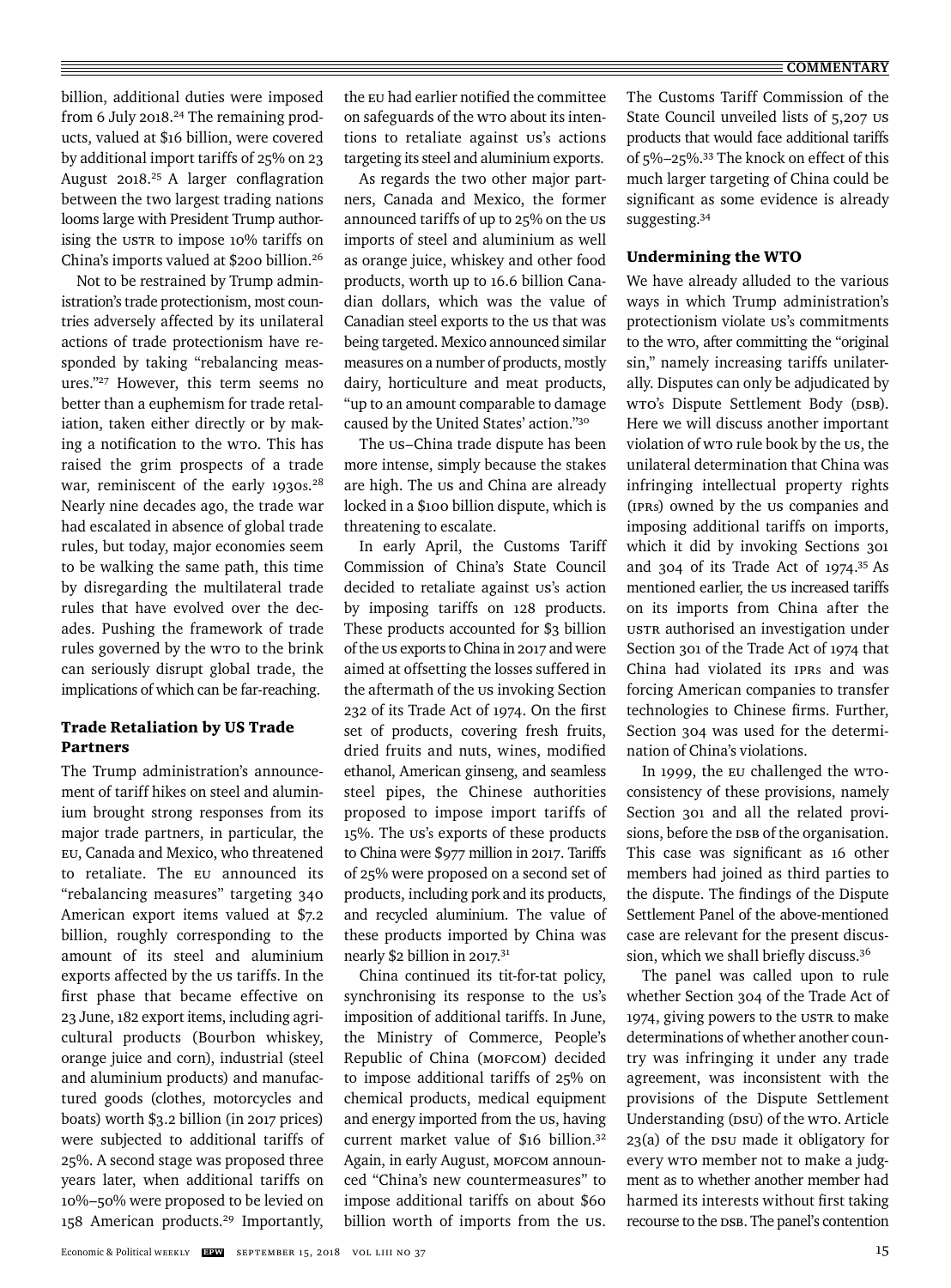### **COMMENTARY**

was that the WTO's dispute settlement process is the sole authority to adjudicate in a dispute between members and to also determine the manner of resolving the dispute. In other words, unilateral measures against another WTO member were violation of the rules of the organisation.

The panel observed that the language of Section 304 was "prima facie inconsistent with Article 23.2(a)" of the DSU of the WTO. 37 However, the Panel gave due consideration to whether the USTR had used Section 304 against any WTO member, which it had not until then. Since the US had settled all its disputes through the WTO's DSB, the panel ruled that Section 304 did not violate US's WTO obligations.

This yardstick used by the panel to judge on the legality or otherwise of the Section 304 of US's Trade Act of 1974, has been breached through its unilateral action against China. Not surprisingly, China has promptly approached the DSB against the unilateral actions of the US with a complaint similar to that of the EU's.<sup>38</sup> The ruling in this case will be crucial for its ruling on the us unilateralism hinges the integrity of the multilateral trade rules.

## Notes

- 1 PNTR was the equivalent to the "most favoured nation" (MFN) principle, the bedrock of the WTO rules. Politically, the US could not be seen as treating China as its "most favoured nation."
- 2 For a recent article, see McBride (2017).
- 3 Summers and Carroll (1987: Table 1).
- 4 The American Recovery and Reinvestment Act (ARRA) of 2009 was enacted to stimulate the economy. Federal funds spent on this programme between 2009 and 2019 was expected to be \$840 billion, according to a Congressional Budget Office estimate in 2015.
- 5 An extensive programme, a de facto industrial policy, was put in place to get the economy on track. For details, see Dhar (2014).
- 6 The USTR undertakes an annual exercise, National Trade Estimates, in which it documents the trade practices of partner countries that are preventing entry of products made in the US. But despite producing all this humungous evidence, the USTR has not approached the WTO's Dispute Settlement Body as often as is merited by the evidence that it has produced.
- 7 The White House, 1 March 2018.
- 8 The relevant Presidential Proclamation was issued on 8 March 2018. See for details, Proclamation 9705 of 8 March 2018.
- 9 See US Department of Commerce (2018). A similar report was prepared on aluminium.
- 10 This interpretation of "national security" was given by a US Department of Commerce Report in 2001.
- 11 The White House, 1 March 2018.
- 12 Administration of Donald J Trump, 8 March 2018.
- 13 Article XXXVI of the GATT. For details see GATT (1986).
- 14 The Doha Ministerial Declaration stated the following: "The negotiations [on tariff reduction for industrial products] shall take fully into account the special needs and interests of developing and least-developed country participants, *including through less than full reciprocity in reduction commitments*." See WTO (2001).
- 15 Introduced through Trade Act of 1930, better known as the Smoot–Hawley Tariff Act, after its sponsors, Senator Reed Smoot and Representative Walter Hawley.
- 16 The White House, 1 March 2018.
- There is an unsettled debate on the impact of the Smoot–Hawley Tariffs on the Great Depression. While Melzer argued that the American protectionism had its cascading effect on the global economy, Eichengreen argued that the legislation could have stimulated the US's economy, something that President Trump is intending to realise through his actions. For details, see Meltzer (1976) and Eichengreen (1986). For an excellent synthesis, see Irwin (1998).
- 18 See Proclamation 9711 of 22 March 2018.
- 19 See Proclamation 9740 of 30 April 2018.
- 20 Trade Act of 1974, Public Law 93–618, as amended through PL 115–141, enacted on 23 March 2018.
- 21 USTR, 22 March 2018.
- 22 USTR, 16 June 2018.
- 23 *Federal Register*, 6 April 2018.
- 24 USTR, 16 June 2018,
- 25 *Federal Register*, 16 August 2018.
- 26 USTR (2018).
- 27 European Commission (2018).
- 28 Countries involved in the trade war adopted the so-called "beggar-thy-neighbour" policies. See Stiglitz (1999).
- 29 WTO, 18 May 2018.
- 30 *The Guardian*, 31 May 2018.
- 31 Jia and Weihua (2018).
- 32 Ministry of Commerce, 17 June 2018.
- 33 Ministry of Commerce, 6 August 2018.
- 34 One indication of this was the provisional safeguard duties that the European Commission had imposed in July 2018, to "address the diversion of steel from other countries to the EU market as a result of the recently imposed US tariffs." The EU had thus, adopted protectionism in order to prevent "serious harm to EU steelmakers and workers." For details, see European Commission, 18 July 2018.
- 35 Trade Act of 1974, 19 USC, §2411–§2420.
- 36 WTO (1999).
- 37 WTO (1999).
- 38 WTO, 5 April 2018.

# References

- Administration of Donald J Trump (2018): "Remarks on Signing Proclamations on Adjusting Imports of Aluminium and Steel into the United States and an Exchange with Reporters," 8 March, https://www.gpo.gov/fdsys/pkg/ DCPD-201800146/pdf/DCPD-201800146.pdf.
- Dhar, Biswajit (2014): "Industrial Policy: Its Relevance and Currency," Working Paper #174, Institute for Studies in Industrial Development, New Delhi.
- Eichengreen, Barry (1986): "The Political Economy of the Smoot–Hawley Tariff," Working Paper No 2001, National Bureau of Economic Research Working Paper Series, http://www.nber.org/ papers/w2001.
- European Commission (2018): "European Commission Reacts to the US Restrictions on Steel and

Aluminium Affecting the EU," http://trade. ec.europa.eu/doclib/press/index.cfm?id=1851. — (2018): "Trade: Commission Imposes Provisional Safeguard Measures on Imports of Steel Products," 18 July, http://trade.ec.europa.eu/ doclib/press/index.cfm?id=1892.

- GATT (1986): Text of the General Agreement on Tariffs and Trade, Geneva.
- Irwin, Douglas A (1998): "The Smoot–Hawley Tariff: A Quantitative Assessment," *The Review of Economics and Statistics*, Vol 80, No 2 (May), pp 326–34.
- Jia, Chen and Chen Weihua (2018): "China Puts Tariffs on 128 Imports from US," *China Daily*, 3 April, http://www.chinadaily.com.cn/newsrepublic/2018-04/03/content\_35972990.htm.
- McBride, James (2017): "The US Trade Deficit: How Much Does It Matter?," *Council on Foreign Relations*, 17 October, https://www.cfr.org/ backgrounder/us-trade-deficit-how-muchdoes-it-matter.
- Meltzer, H Allan (1976): "Monetary and Other Explanations of the Start of the Great Depression," *Journal of Monetary Economics*, Vol 2, pp 455–71, Research Showcase @ CMU, http://citeseerx. ist.psu.edu/viewdoc/download?doi=10.1.1.100 1.4816&rep=rep1&type=pdf.
- Ministry of Commerce (2018): "Announcement on Imposing Tariffs on Some Goods Originating in the US," 17 June, http://english.mofcom.gov. cn/article/newsrelease/significantnews/2018 06/20180602757681.shtml.
- (2018): "China's Additional Tariff Plan Against US Products 'Rational and Restrained'," 6 August, http://english.mofcom.gov.cn/article/ newsrelease/counselorsoffice/westernasiaandafricareport/201808/20180802773159.shtml.
- Proclamation 9705 of 8 March 2018 (2018): "Adjusting Imports of Steel Into the United States by the President of the United States of America," Federal Register, Vol 83, No 51, pp 11625–30, 15 March, https://www.gpo.gov/fdsys/pkg/ FR-2018-03-15/pdf/2018-05478.pdf.
- Proclamation 9711 of 22 March 2018 (2018): "Adjusting Imports of Steel into the United States," *Federal Register*, Vol 83, No 60, pp 13361–65, 28 March, https://www.gpo.gov/fdsys/pkg/ FR-2018-03-28/pdf/2018-06425.pdf.
- Proclamation 9740 of 30 April 2018 (2018): Adjusting Imports of Steel into the United States by the President of the United States of America," *Federal Register*, Vol 83, No 88, pp 20683–705, 7 May, https://www.federalregister.gov/documents/2018/05/07/2018-09841/adjusting-imports-of-steel-into-the-united-states.
- Notice of Determination and Request for Public Comment Concerning Proposed Determination of Action Pursuant to Section 301 (2018): "China's Acts, Policies, and Practices Related to Technology Transfer, Intellectual Property, and Innovation," Vol 83, No 67, pp 14906–954, 6 April, https://www.gpo.gov/fdsys/pkg/FR-2018-04-06/pdf/2018-07119.pdf.
- (2018): "Notice of Action Pursuant to Section 301: China's Acts, Policies, and Practices Related to Technology Transfer, Intellectual Property, and Innovation," Vol 83, No 159, 16 August, https://ustr.gov/sites/default/files/enforceme nt/301Investigations/2018-17709.pdf.
- Summers, Lawrence and Chris Carroll (1987): "Why Is US National Saving So Low?," *Brookings Papers on Economic Activity*, 2, Table 1.
- Stiglitz, Joseph E (1999): "Beggar-Thyself versus Beggar-Thy-Neighbor Policies: The Dangers of Intellectual Incoherence in Addressing the Global Financial Crisis," *Southern Economic Journal*, Vol 66, No 1 (July), pp 1–38.
- *The Guardian* (2018): "US on Brink of Trade War with EU, Canada and Mexico as Tit-for-tat Tariffs Begin," 31 May, https://www.theguardian.